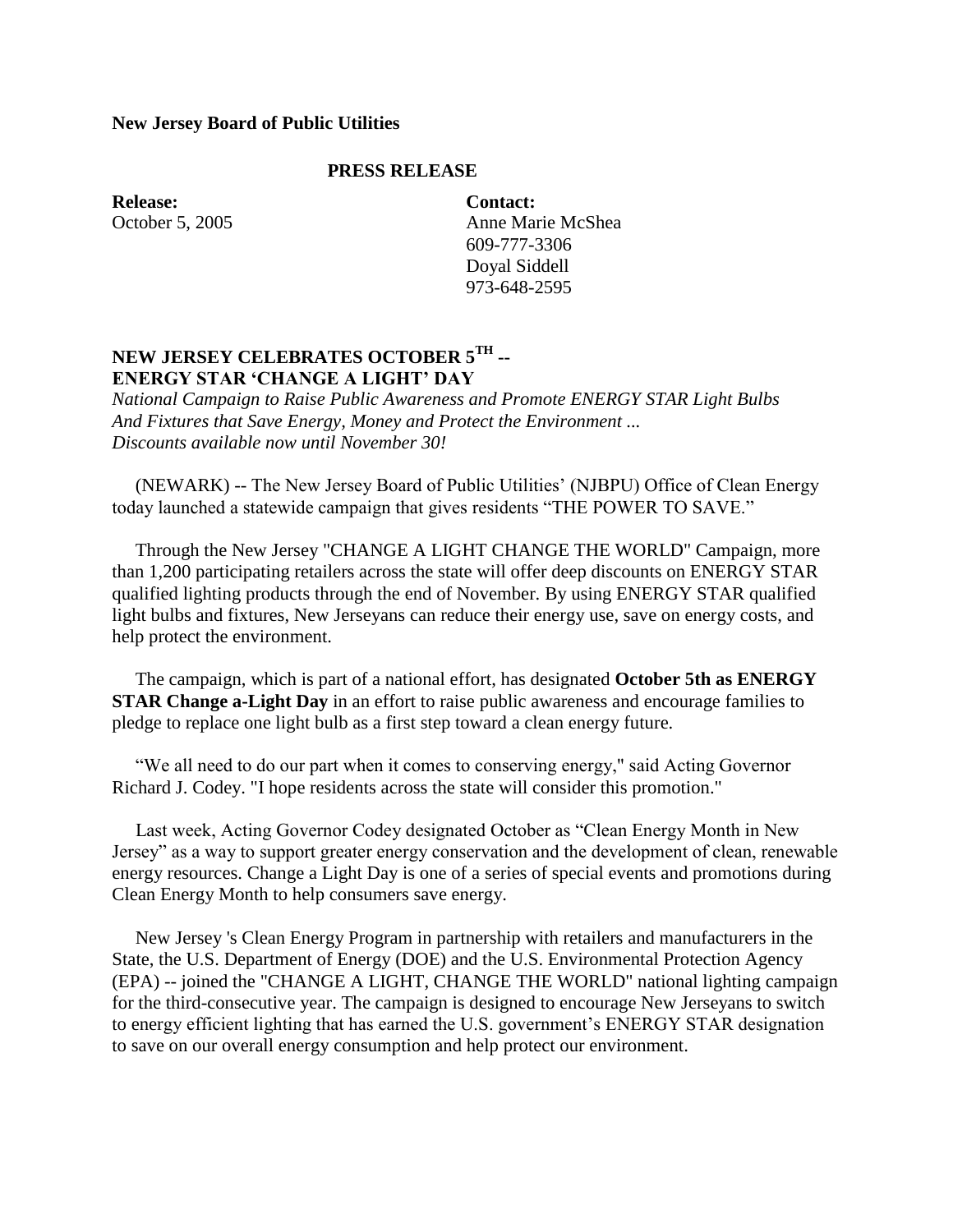"This campaign is a major win for New Jersey residents any way you look at it," said NJBPU President Jeanne M. Fox. "New Jersey families get discounted products and lower energy bills, and the entire state gets cleaner air. It couldn't come at a better time, considering rising energy costs and the onset of winter heating season. Everyone can benefit simply by changing to more energy efficient lighting."

 The simple action of changing a light could prevent air pollution equivalent to the emissions from more than 1 million cars. If each household in the U.S. switched the lighting in just one room in their home to energy efficient lighting, the change would also save more than \$3 billion annually in electricity costs," said Wendy Reed, US Environmental Protection Agency, ENERGY STAR Campaign Director.

 "The savings are measurable for New Jersey and the benefits unending," said Michael Winka, Director of the BPU Office of Clean Energy which administers the New Jersey's Clean Energy Program. "ENERGY STAR qualified compact fluorescent lamps use 66 percent less energy than a standard incandescent bulb and last up to 10 times longer. Replacing a 100-watt incandescent with a 32-watt compact fluorescent lamp will save at least \$30 in energy cost over the life of the bulb."

 New Jersey retail locations participating in New Jersey's "CHANGE A LIGHT, CHANGE THE WORLD" will be offering a variety of products on sale to customers, who will receive the discounts at the cash register. There will be no need to cut coupons or send in rebates, just choosing the specially labeled lighting products will get customers the discount automatically. The ENERGY STAR qualified lighting products available for the discounts include the latest in design, convenience, and efficiency, and come in a wide variety of styles to fit any home decor. Compact fluorescent lamps, indoor/outdoor permanent fixtures, portable fixtures, and ceiling fans/light kits with pin based lighting, will all be available for purchase. Examples of these products include:

- Standard CFL's
- Outdoor Fixtures
- Ceiling fans with lighting
- Outdoor Floodlights
- Torchiere floor lamps
- Close-to-ceiling fixtures
- Table lamps
- Bathroom vanity lights
- Desk lamps
- Task lights
- Specialty CFL's (reflectors, globes, 3-way)
- Under-cabinet lighting

 Customers will recognize the products on sale by the distinct packaging identification sticker that reads "Price Discounted, courtesy of the New Jersey's Clean Energy Program, brought to you by Governor Richard J. Codey and the New Jersey Board of Public Utilities (NJBPU)." (See copy of sticker below).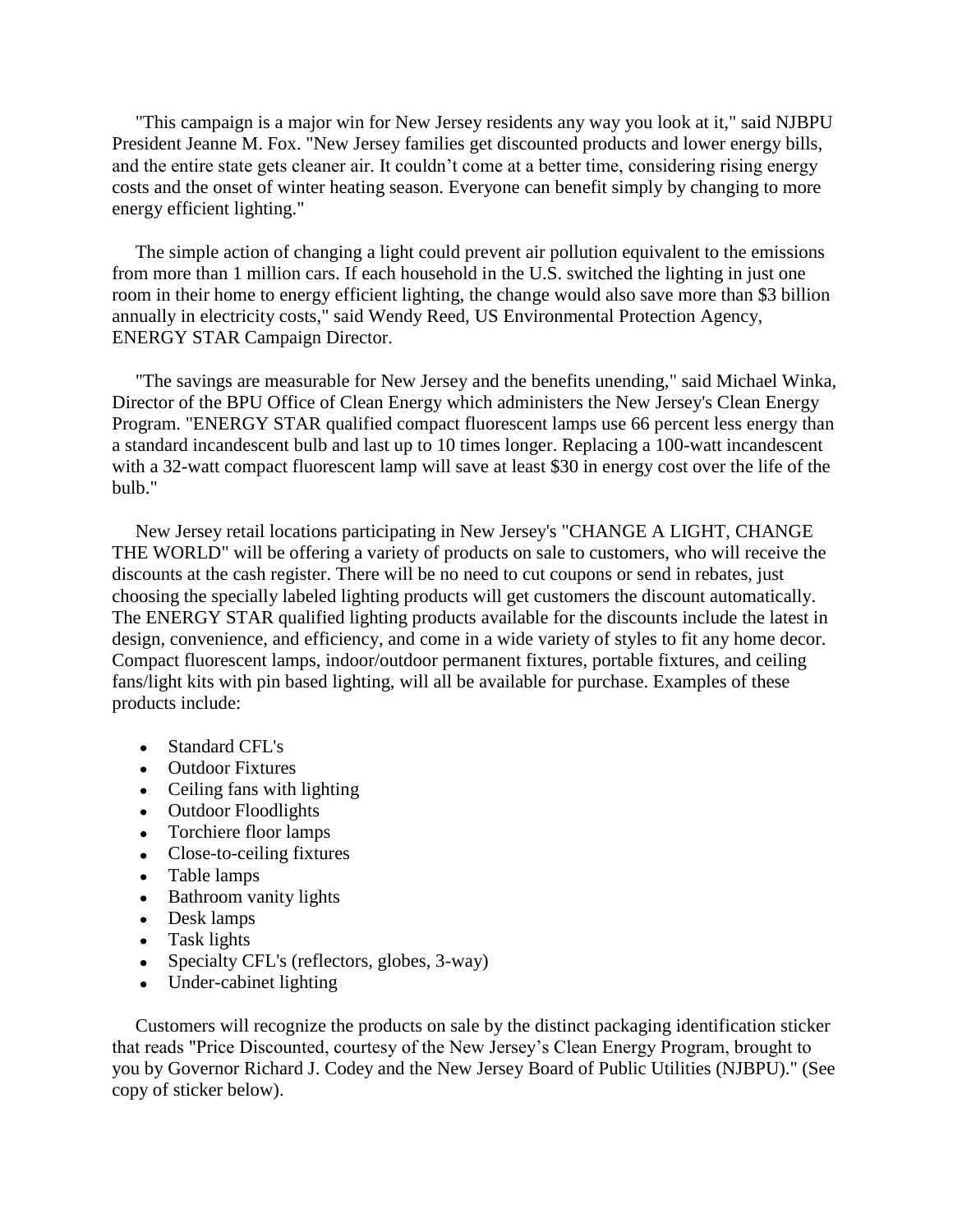In New Jersey, discounts of up to 70 percent off the retail price are being offered State-wide locations that include Home Improvement Centers (Home Depot, Lowe's, and independent hardware stores), Wholesale Clubs (Costco and Sam's), Drug Stores (Walgreens and Rite Aid), Supermarket Chains (Shop Rite, Pathmark, and ACME), Department Store (Wal-Mart) and smaller to midsize stores that sell electrical appliances and lamps. The ENERGY STAR Change a Light Pledge and a complete list of retailers participating in the CHANGE A LIGHT, CHANGE THE WORLD lighting campaign is attached and can be found on [www.njcleanenergy.com](http://www.njcleanenergy.com/) and [www.bpu.state.nj.us.](http://www.bpu.state.nj.us/) Informational materials also are available at local retailers.

 The BPU's Clean Energy Program will be promoting the discounts with a media campaign in print and radio to bring awareness to the "CHANGE A LIGHT, CHANGE THE WORLD CAMPAIGN." Advertising has been placed in several of the largest newspapers in the state and radio advertising will run during morning and evening drive-time slots. The media campaign will conclude in mid November. The "CHANGE A LIGHT, CHANGE THE WORLD CAMPAIGN" runs from October 1 to November 30, 2005. Special events celebrating the Change a-Light campaign also will be held during the month.

Visit [NJCleanEnergy.com](http://www.njcleanenergy.com/) for more details and to take the pledge to "Change a Light and Change the World."

*\_\_\_\_\_\_\_\_\_\_\_\_*

*\_\_\_\_\_\_\_\_\_\_\_\_*

###

*ENERGY STAR gives consumers energy-efficient choices in more than 40 product categories for the home and office. Products that earn the ENERGY STAR prevent greenhouse gas emissions by meeting strict energy-efficiency guidelines set by the U.S. Environmental Protection Agency (EPA) and the U.S. Department of Energy (DOE). ENERGY STAR is a partnership between* 

*New Jersey's Clean Energy Program provides financial and other incentives to the State's residential customers, businesses and schools that install high-efficiency or renewable energy technologies, thereby reducing energy usage, lowering customers' energy bills and reducing environmental impacts. The program is authorized and overseen by the New Jersey Board of Public Utilities (NJBPU). Visit the New Jersey Clean Energy Program at [www.njcleanenergy.com.](http://www.njcleanenergy.com/)*